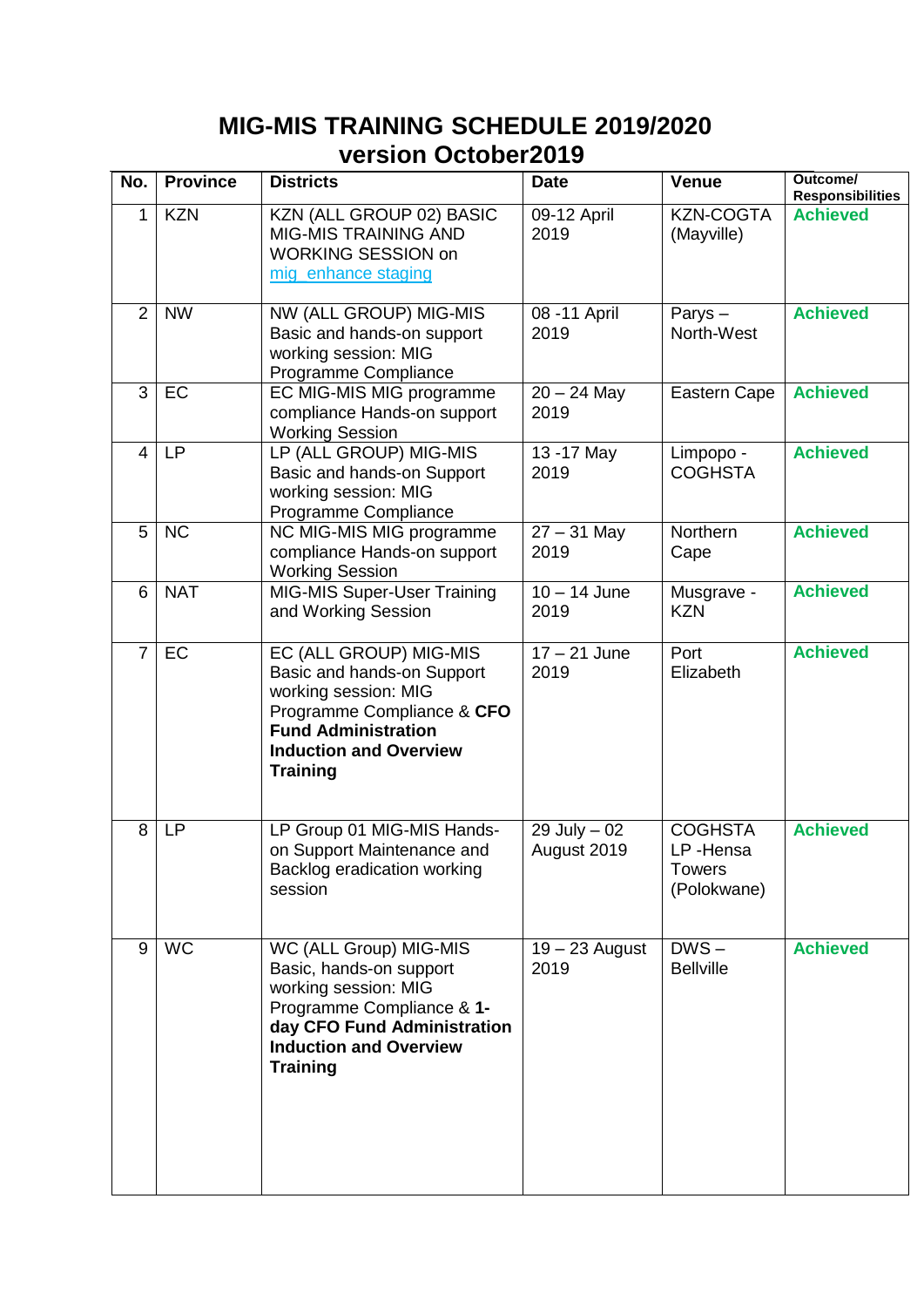| 10 | LP         | LP Group 02 MIG-MIS Hands-<br>on Support Maintenance and<br>Backlog eradication working<br>session                                                                                                                                    | $26 - 30$ August<br>2019        | Hensa<br>Towers $-$<br><b>COGHSTA:</b><br>Polokwane | <b>Achieved</b>               |
|----|------------|---------------------------------------------------------------------------------------------------------------------------------------------------------------------------------------------------------------------------------------|---------------------------------|-----------------------------------------------------|-------------------------------|
| 11 | <b>MP</b>  | MP (ALL GROUP) MIG-MIS<br>Basic and hands-on Support<br>working session: MIG<br>Programme Compliance                                                                                                                                  | $26 - 30$ August<br>2019        | Mpumalanga<br>(Nelspruit)                           | <b>Achieved</b>               |
| 12 | <b>KZN</b> | KZN PPMU MIG-MIS Basic and<br>hands-on Support working<br>session: MIG Programme<br>Compliance & CFO Fund<br><b>Administration Induction and</b><br><b>Overview Training</b>                                                          | 09 - 13 Sep<br>2019             | PMB - KZN                                           | <b>Achieved</b>               |
| 13 | <b>MP</b>  | MP (Group 01) MIG-MIS<br>Hands-on Support Maintenance<br>and Backlog eradication<br>working session with special<br>focus to RETENTION                                                                                                | $09 - 13$<br>September<br>2019  | Mpumalanga<br>(Nelspruit)                           | <b>Achieved</b>               |
| 14 | <b>KZN</b> | KZN ALL (Group 01) MIG-MIS<br>Hands-on support maintenance<br>and backlogs eradication<br>working session                                                                                                                             | 16-20 Sept<br>2019              | <b>KZN</b>                                          | <b>Achieved</b>               |
| 15 | EC         | EC ALL GROUP (Eastern /<br>Western) MIG-MIS Hands-on<br>Support Maintenance and<br>Backlog eradication working<br>session with special focus to<br><b>RETENTION</b>                                                                   | $30$ Sept $-04$<br>October 2019 | Eastern Cape                                        | <b>Achieved</b>               |
| 16 | <b>NW</b>  | NW (ALL Group 02) MIG-MIS<br>hands-on support working<br>session: MIG Programme<br>Compliance & 1-day CFO Fund<br><b>Administration Induction and</b><br><b>Overview Training</b>                                                     | $07 - 11$ Oct<br>October 2019   | North-West                                          | <b>In Progress</b>            |
| 17 | GP         | <b>GP (ALL GROUP) MIG-MIS</b><br>Basic and hands-on Support<br>working session: MIG<br>Programme Compliance                                                                                                                           | $07 - 11$ Oct<br>October 2019   | Gauteng                                             | <b>Achieved</b>               |
| 18 | <b>FS</b>  | FS (ALL Group) MIG-MIS<br>Hands-on Support Maintenance<br>and Backlog eradication<br>working session with special<br>focus to RETENTION & 1-day<br><b>CFO Fund Administration</b><br><b>Induction and Overview</b><br><b>Training</b> | $14 - 18$ Oct<br>2019           | Bloemfontein:<br><b>FS</b>                          | Confirmed-<br><b>Kgashane</b> |